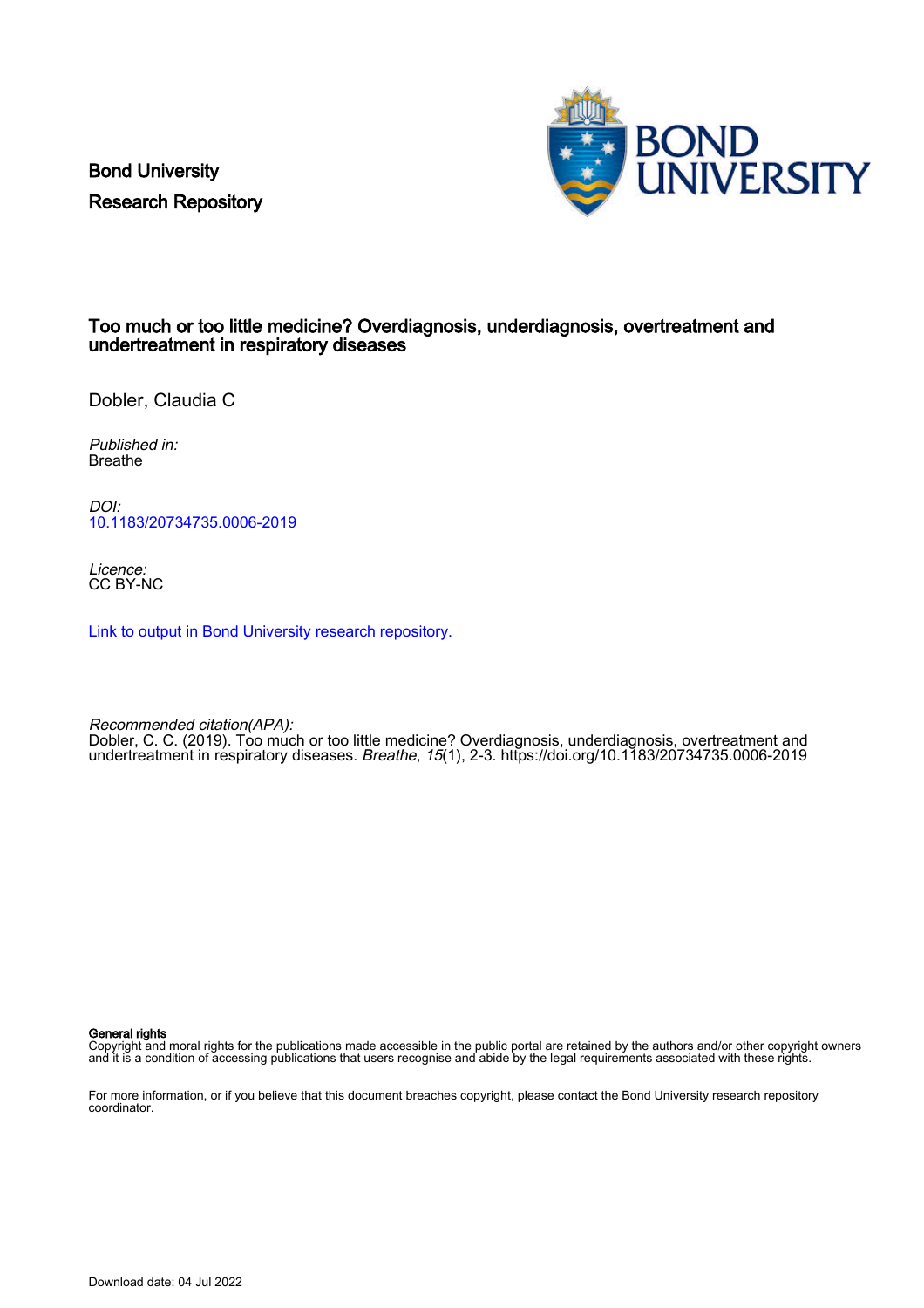[@ClaudiaCDobler](https://www.twitter.com/ClaudiaCDobler) [c.dobler@unsw.edu.au](mailto:c.dobler@unsw.edu.au)

# Editorial

# Too much or too little medicine? Overdiagnosis, underdiagnosis, overtreatment and undertreatment in respiratory diseases

**Cite as**: Dobler CC. Too much or too little medicine? Overdiagnosis, underdiagnosis, overtreatment and undertreatment in respiratory diseases. *Breathe* 2019; 15: 2–3.



At a time when technical possibilities for medical investigations are plentiful and ever expanding, there is growing awareness that more is not always better and that "too much medicine" may be harmful. In recent years, the global Choosing Wisely educational campaign has aimed to bring attention to unnecessary healthcare. Unnecessary healthcare includes overtesting, overdiagnosis and overtreatment [1]. The March issue of *Breathe* aims to challenge us to rethink our clinical practice, to reflect on the evidence, and to identify potential cognitive biases that might influence us to provide "too much" or "too little" medicine [2].

This issue contains a number of articles on the topic of over- and underdiagnosis and over- and undertreatment in respiratory diseases. The pro– con articles on whether asymptomatic patients with moderate-to-severe sleep apnoea should be treated [3, 4] debate a hotly contested topic in sleep medicine and illustrate that evidence is not self-explanatory but needs to be interpreted. Facts are not neutral; they are theory- and value-laden [5, 6], and different people may arrive at varying conclusions based on the same evidence. An article that examines the evidence for screening for sleep disordered breathing in pregnancy, challenges us as clinicians to communicate uncertainty in the evidence to patients [7]. An article giving a global

perspective of over- and underdiagnosis of COPD highlights the seeming paradox that under- and overdiagnosis of COPD coexist in the same setting [8]. Further, the question of whether "aggressive" (surgical) investigation of solitary pulmonary nodules can be justified [9] and the topic of overdiagnosis of pulmonary embolism [10] are explored. Further articles will be published as online exclusives for the March issue. Keep checking the *Breathe* website for newly added content.

We continue the Journal club series that was successfully launched in the December 2018 issue of *Breathe*. I would like to thank Frits Franssen who is the new section editor for the Journal club papers and Cristina Calarasu who is coordinating the commissioning of papers with the early career members of the European Respiratory Society. Topics include: excessive care in the intensive care unit [11]; low-dose CT instead of chest radiography in suspected pneumonia [12]; and procalcitoninguided antibiotic therapy in lower respiratory tract infections [13]. The lung function corner explores the use of the transfer coefficient of the lung for carbon monoxide and the accessible alveolar volume [14].

The thread topics for upcoming *Breathe* issues are now listed on the website to allow potential contributors to plan well in advance. For 2019 wehave planned the following threads: quality of life/living

### **C** @ERSpublications

**The March issue of** *Breathe* **focuses on overdiagnosis, underdiagnosis, overtreatment and undertreatment in respiratory diseases**<http://ow.ly/63OW30ntCeu>